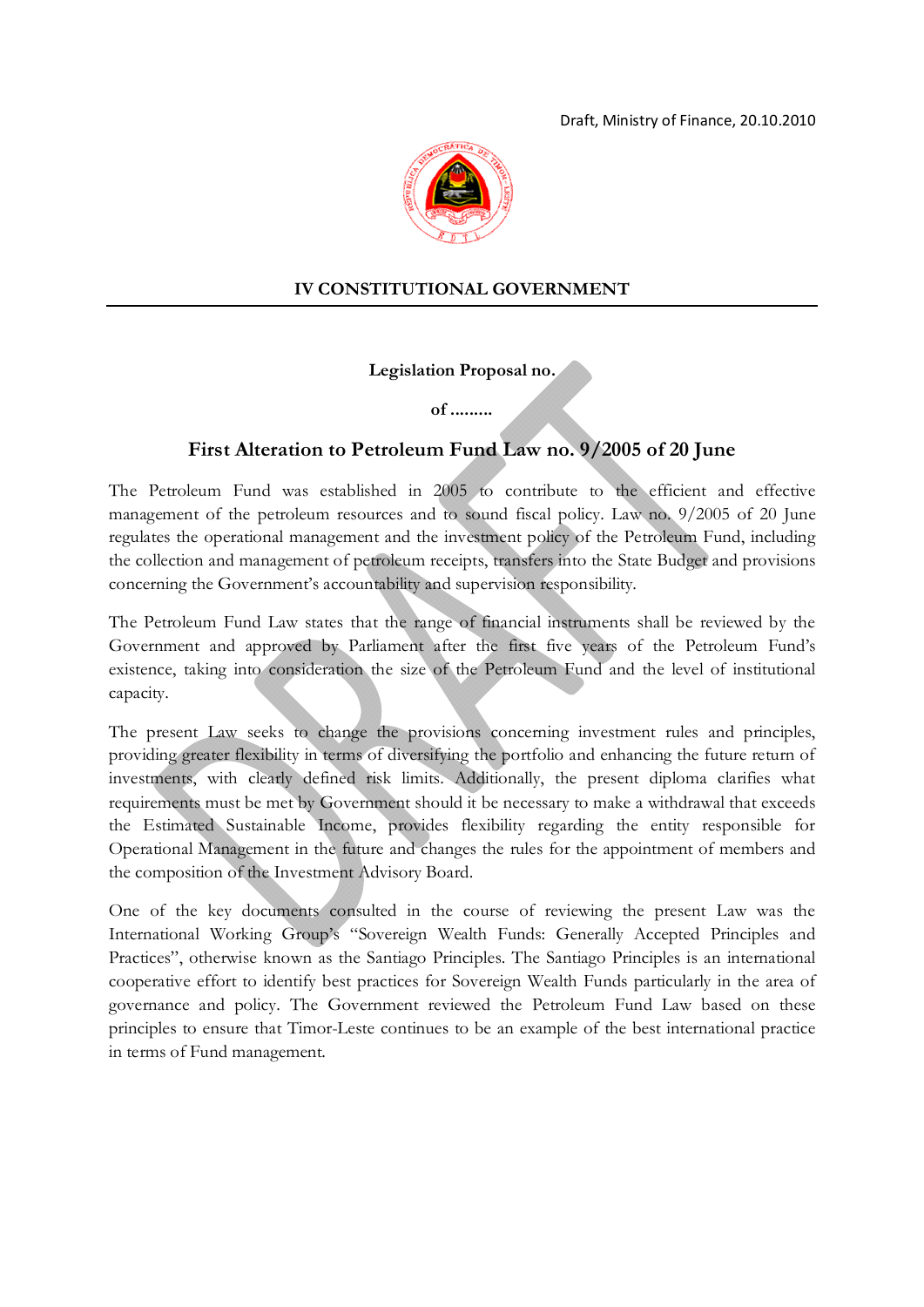#### **Alteration to Law no. 9/2005 of 20 June**

Articles 2, 9, 11, 12, 14, 15, 17 and 24 of Law no. 9/2005 of 20 June will now read as follows:

#### "**Article 2**

#### **Definitions**

- 1. In this Act, unless the context requires otherwise:
	- a) "Exchange of Notes" means
		- i. Exchange of Notes Constituting an Agreement between the Government of Australia and the United Nations Transitional Administration in East Timor, of 10 February 2000; or
		- ii. Exchange of Notes Constituting an Agreement between the Government of Timor-Leste and the Government of Australia, of 20 May 2002.
	- b) **"Financial Year"** means the twelve (12) month period from 1<sup>st</sup> January to 31<sup>st</sup> **December**
	- c) "Independent Auditor" means an internationally recognised accounting firm appointed for the purpose of auditing the Government accounts as set out in the Timor-Leste law until the hierarchy of the administrative, tax and audit courts is established, or thereafter an internationally recognised accounting firm appointed pursuant to Article 34.
	- d) "Petroleum Authorisation" means:
		- i. An access authorisation, a petroleum contract, a prospecting authorisation or a seepage use authorisation, or any agreement made in respect of such an authorisation or contract, granted or entered into under the Petroleum Act; or
		- ii. An authorisation or production sharing contract, or any agreement made in respect of such an authorisation or contract, granted or entered into under the Code;
	- e) "Central Bank" means the authority to be established under Section 143 of the Constitution of the Republic or, until such authority is established, the Banking and Payments Authority;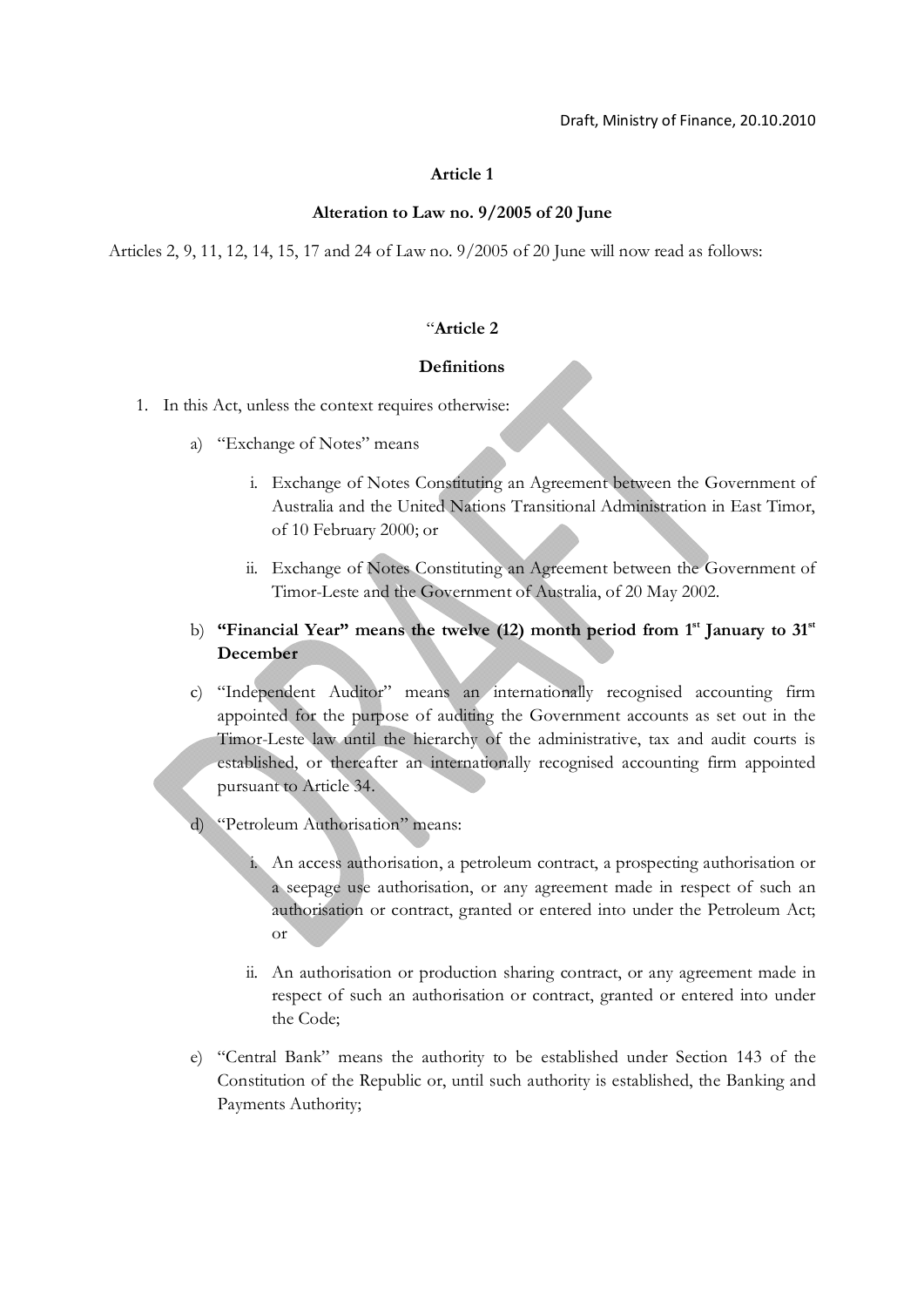- f) "Code" means the Petroleum Mining Code and the Interim Petroleum Mining Code agreed and adopted by Timor-Leste and Australia under Article 7 of the Treaty, as amended, varied, modified or replaced from time to time, and regulations made and directions given under it;
- g) "Petroleum Fund" means the Petroleum Fund for Timor-Leste established under Article 5.
- h) **"Investment Manager" means the Operational Manager or any other person designated as external financial manager under Article 12;**
- i) **"Operational Manager" means the Central Bank or any other public entity established by the National Parliament to manage and operate the Petroleum Fund;**
- j) "Petroleum Act" means the 2005 Petroleum Act, as amended, varied, modified or replaced from time to time, and regulations made and directions given under it;
- k) "Minister" means the Minister in charge of finances;
- l) "Petroleum Operations" means authorised activities under a Petroleum Authorisation;
- m) "State Budget" means the State Budget referred to under Section 145 of the Constitution of the Republic;
- n) "Payer" means any entity on whom there is an obligation to make a payment into the Petroleum Fund;
- o) "Parliament" means the National Parliament of Timor-Leste;
- p) "Petroleum" has the same meaning given to it in the Petroleum Act;
- q) **"Investment Policy" means a public statement on the risk profile and the allocation of the Fund's assets, investment criteria and universe, principles associated with investment, investment options and other issues related with the general investment policy;**
- r) "Petroleum Fund Receipts" has the meaning given to it in Article 6;
- s) "Tax Revenue" means any tax, fee or duty imposed under Timor-Leste law;
- t) "Estimated Sustainable Income" for a Financial Year means the amount determined in accordance with the formula set out in Schedule I;
- u) "Timor-Leste" means the Democratic Republic of Timor-Leste; and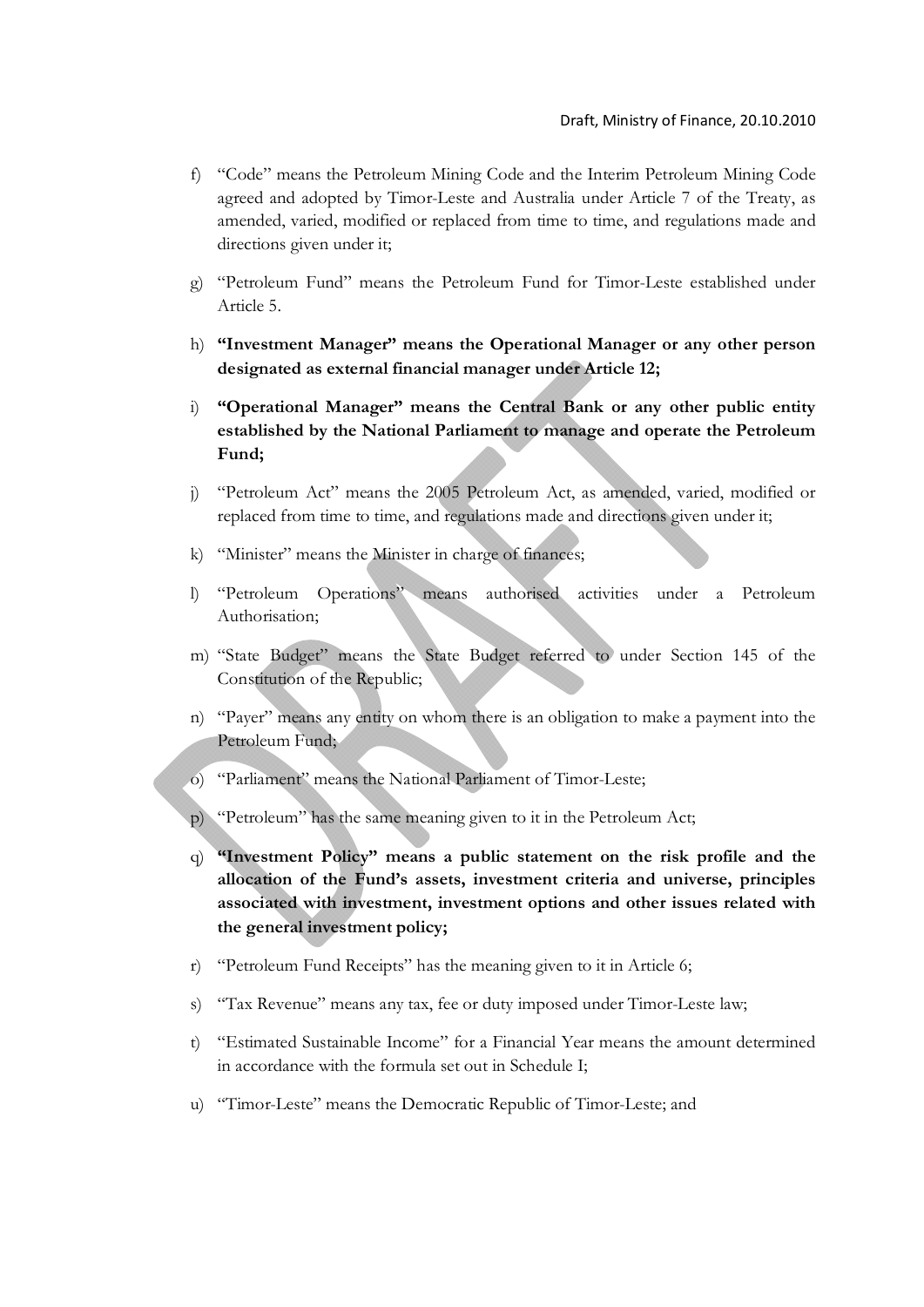- v) "Treaty" means the Timor Sea Treaty between the Government of Timor-Leste and the Government of Australia signed on 20th May 2002, as amended, varied, modified or replaced from time to time.
- **2. All other terms in the present Act that are defined in the Timor-Leste law on budget and financial management have the same meaning given to it in that law.**

### **Transfers Exceeding the Estimated Sustainable Income**

No transfer exceeding the Estimated Sustainable Income shall be made from the Petroleum Fund in a Financial Year unless the Government has first provided Parliament with:

- (a) The reports indicated in paragraphs (a) and (b) above;
- (b) A report estimating the amount by which the Estimated Sustainable Income for the following Financial Years will be reduced as a result of transferring from the Petroleum Fund an amount exceeding the Estimated Sustainable Income of the Financial Year in which the transfer is made;
- (c) A report from the Independent Auditor certifying the estimated reductions in the Estimated Sustainable Income indicated in Article 9 (a) and (b);
- **(d) Justification as to the reasons why it is in the long term interest of Timor-Leste to transfer an amount exceeding the Estimated Sustainable Income.**

## **Article 11**

#### **Management of the Petroleum Fund**

- 1. The Government is responsible for the overall management of the Petroleum Fund.
- 2. **The Minister shall not make any decisions in relation to the investment policy or management of the Petroleum Fund without first seeking the advice of the Investment Advisory Board in accordance with Article 16.**
- 3. **The Minister shall enter into an agreement with the Operational Manager, which shall be accountable to the Government, for the operational management of the Petroleum Fund.**
- 4. The Petroleum Fund shall be managed prudently in accordance with the principle of good governance for the benefit of current and future generations.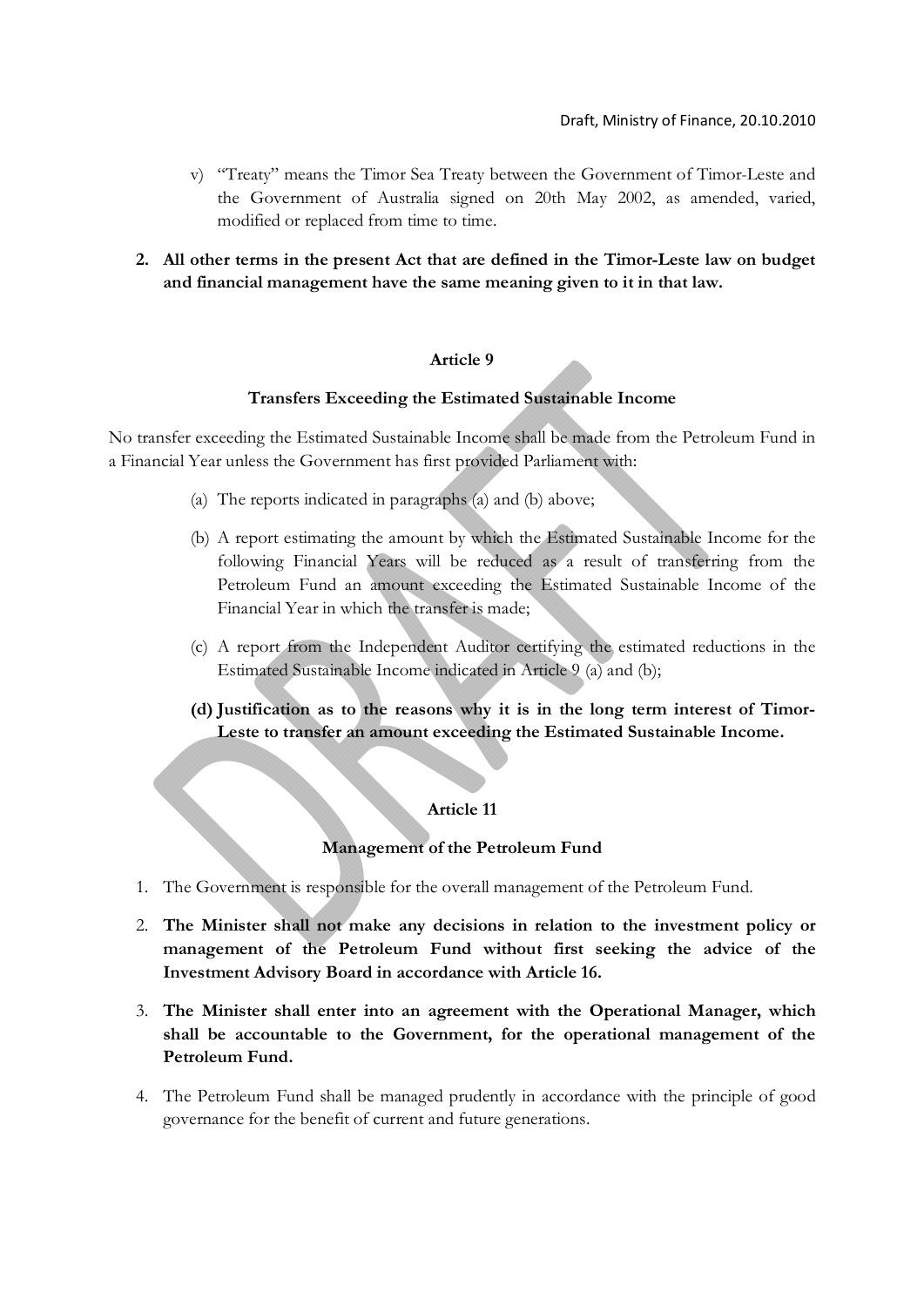#### **External Investment Managers**

1. The **Operational Manager** may propose to the Minister, either of its own motion or at the request of the Minister, the appointment of one or more external Investment Managers to be responsible for managing the investment of amounts in the Petroleum Fund.

## 2. **The Operational Manager may select and appoint one or more external investment managers under Article 12.1 only if the Minister is satisfied that:**

- (a) The external Investment Manager is a legal person with sufficient equity capital and adequate guarantees and insurances against operational risks;
- (b) The external Investment Manager has a sound record of operational and financial performance; and
- (c) The references and reputation of the external Investment Manager in the field of fund management are of the highest standard.
- 3. The **Operational Manager** shall be responsible for the tendering procedures required for any appointment made pursuant to Article 12.1, as well as for the contracting of any other professional services under the operational management agreement referred to in Article 11.3, and shall in doing so comply with the substantive provisions of Timor-Leste law.
- 4. The procedures for terminating a contract with an external Investment Manager shall be laid down in the operational management agreement referred to in Article 11.3.
- 5. The duty of the Investment Manager is to maximise the return on the Petroleum Fund investments having regard to appropriate risk as indicated by the investments permitted under Articles 14 and 15, any subsidiary legislation under this Act, any instructions by the Minister and the operational management agreement referred to in Article 11.3.

## **Article 14**

#### **Investment Policy**

1. **The Minister shall establish the investment policy for the Petroleum Fund that shall apply the principles of diversification with the objective of maximising the riskadjusted financial returns of the Petroleum Fund after taking into account the purposes for which the Fund is established, the constraints under which it operates, and Timor-Leste's ability to bear risk.**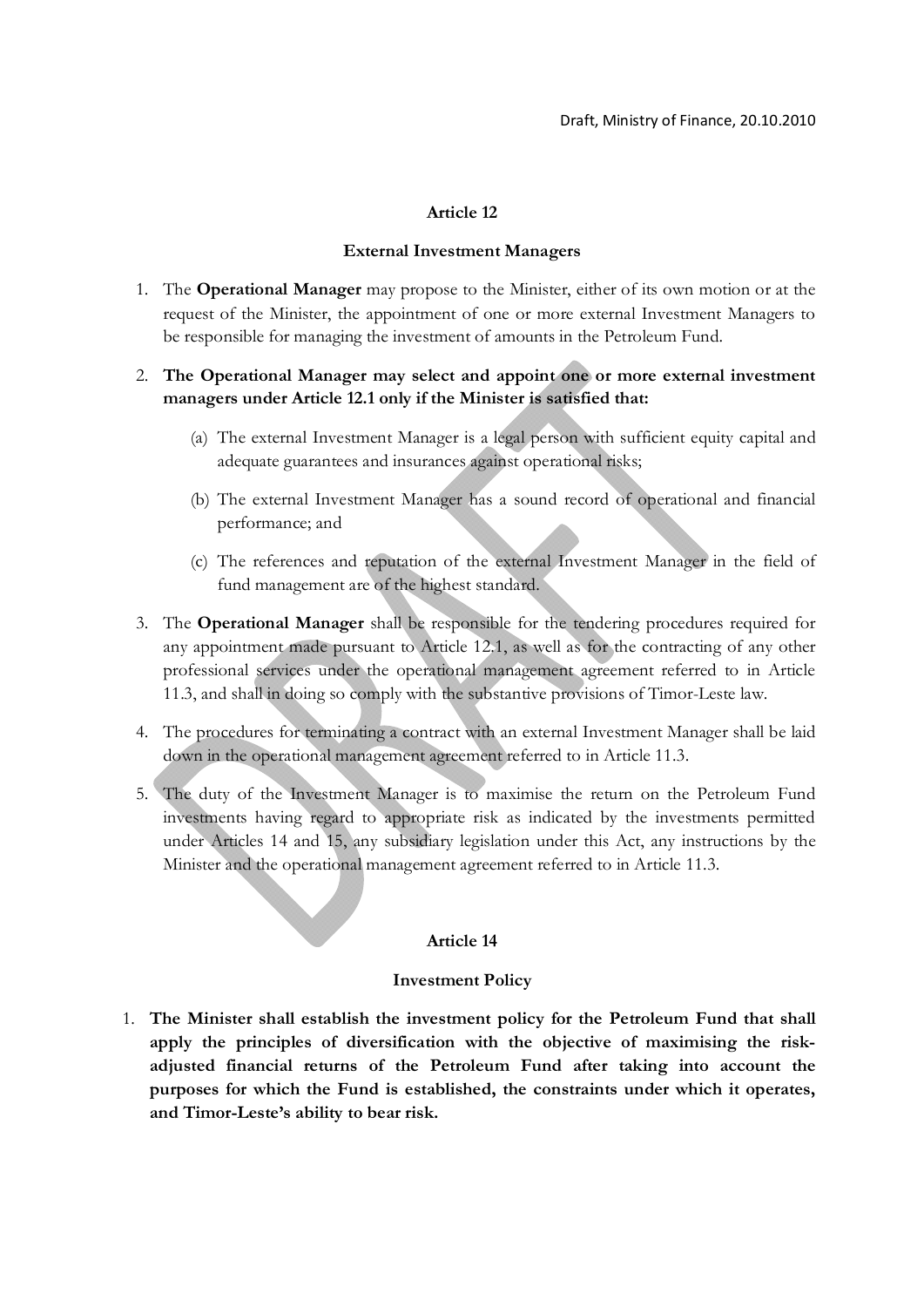- 2. **The investment policy must provide sufficient liquidity in the portfolio to ensure that funding is available whenever required for transfers to the State Budget or for rebalancing investments within the policy exposure.**
- 3. **The Minister and the Operational Manager shall develop and maintain policies, systems and procedures to ensure that the risks associated with the implementation of the investment strategy are identified, monitored and managed.**
- 4. **The management of the Petroleum Fund shall be conducted in compliance with all applicable regulatory and disclosure requirements of the countries in which investments are made.**
- 5. **The Minister shall present a summary of the proposed investment policy of the Petroleum Fund to the parliament in the Annual Report of the Petroleum Fund each year and prior to decisions on major asset allocation changes. The Annual Report shall also include a statement setting out how the provisions of Articles 14 and 15 have been applied during the year.**

## **Investment Rules**

- **1. In order to qualify as an eligible investment under this Article an investment must be issued or situated abroad in an internationally recognised jurisdiction.**
- **2. Not less than 50 per cent of the amounts in the Petroleum Fund shall be invested in eligible investments in the form of deposits or debt instruments that bear interest or a fixed amount equivalent to interest, provided that:**
	- **(a) The debt instruments are determined to be of investment grade, or**
	- **(b) The deposits are held with financial institutions with a rating corresponding to investment grade.**
- **3. Not more than 50 per cent of the amounts in the Petroleum Fund shall be invested in eligible investments in the form of listed equities, provided that:**
	- **(a) The equities are traded in a regulated financial market, and**
	- **(b) No holding shall exceed five per cent of the issued capital of the issuing company.**
- **4. No more than 5% per cent of the amounts in the Petroleum Fund may be invested in other eligible investments provided that:**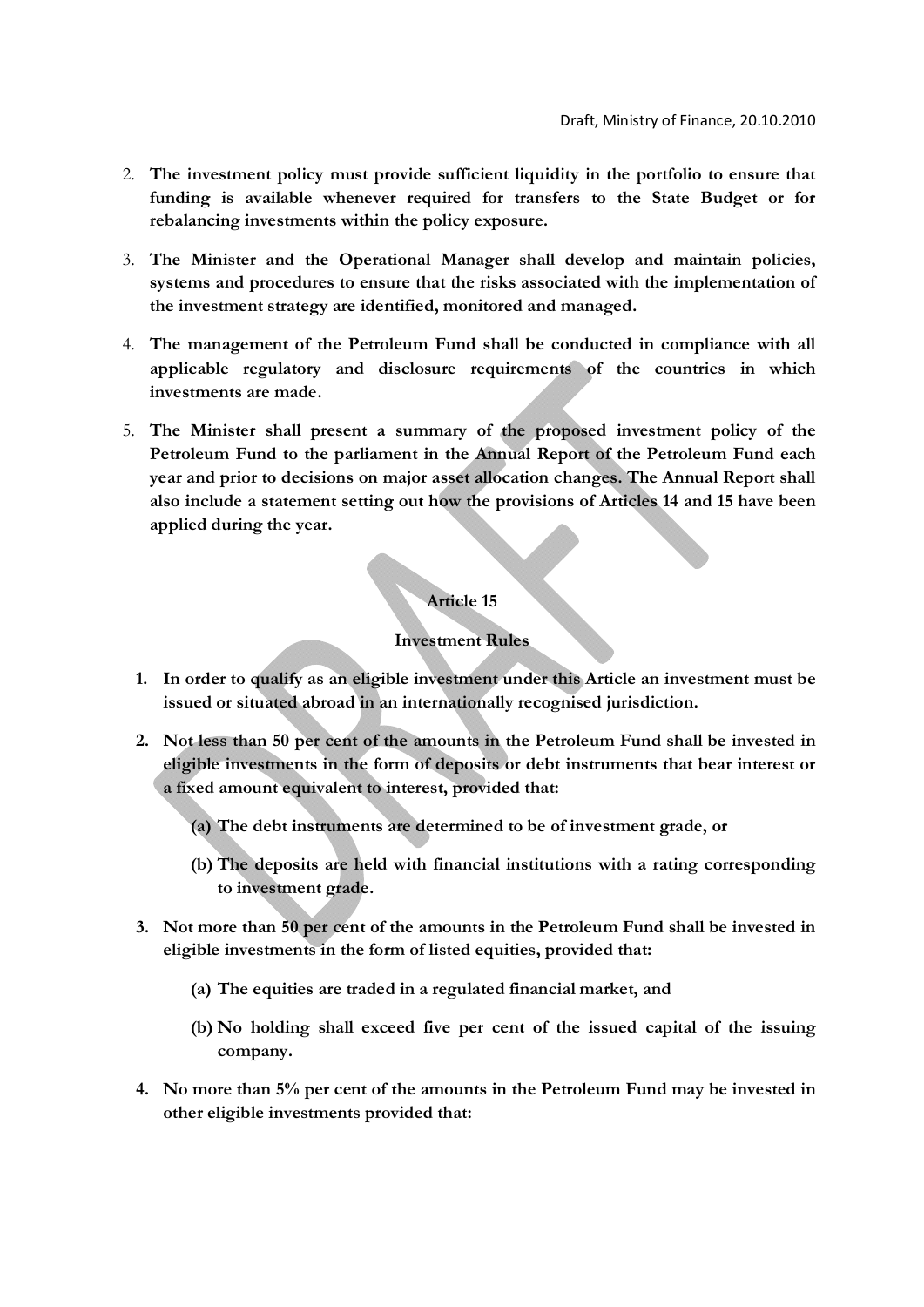- **(a) The Minister has included the asset class to which the eligible investments belong in the proposed asset allocation presented to Parliament in accordance with Article 14.5, and**
- **(b) The policies and criteria for selecting, managing and valuing individual financial instruments within the asset class have been approved by the Minister and published.**
- **5. The exposure of the Petroleum Fund:**
	- **(a) To any one company or issuer, except for a sovereign state, in the form of eligible investments, shall not exceed three per cent of the total value of the Petroleum Fund;**
	- **(b) To any one asset class shall, on a net basis, be positive.**
- **6. Notwithstanding the provisions of subarticles 20.1 and 20.2, charges arising in the course of market transaction management or participation in security lending programs that are of a short-term nature and consistent with prudent asset management principles shall not be regarded as encumbrances in the course of investing amounts in the Petroleum Fund by the Investment Manager.**
- **7. Subject to article 20.1 and article 20.2, costs related with the management of the stock market or participation in safe short term loan programs, done in accordance with the principles of prudent asset management, shall not be considered as charges or burdens within the scope of the Investment of the Petroleum Fund amounts by the Investment Manager.**
- **8. A derivative instrument shall qualify as an eligible investment only if:**
	- **(a) It is used for the purpose of reducing the risk to the Fund from the underlying instrument or instruments or to facilitate the efficient implementation of asset exposure; and**
	- **(b) The risk from the derivative instrument is not larger than that which could be had by direct exposure to the underlying assets in accordance with this law; and**
	- **(c) The Minister has established conditions with respect to the operational use of the derivative instrument.**
- **9. The Minister shall determine the period within which Investment Managers shall dispose of instruments if they cease to be eligible investments because of a change in the rating of the financial instruments or the issuer of the instruments.**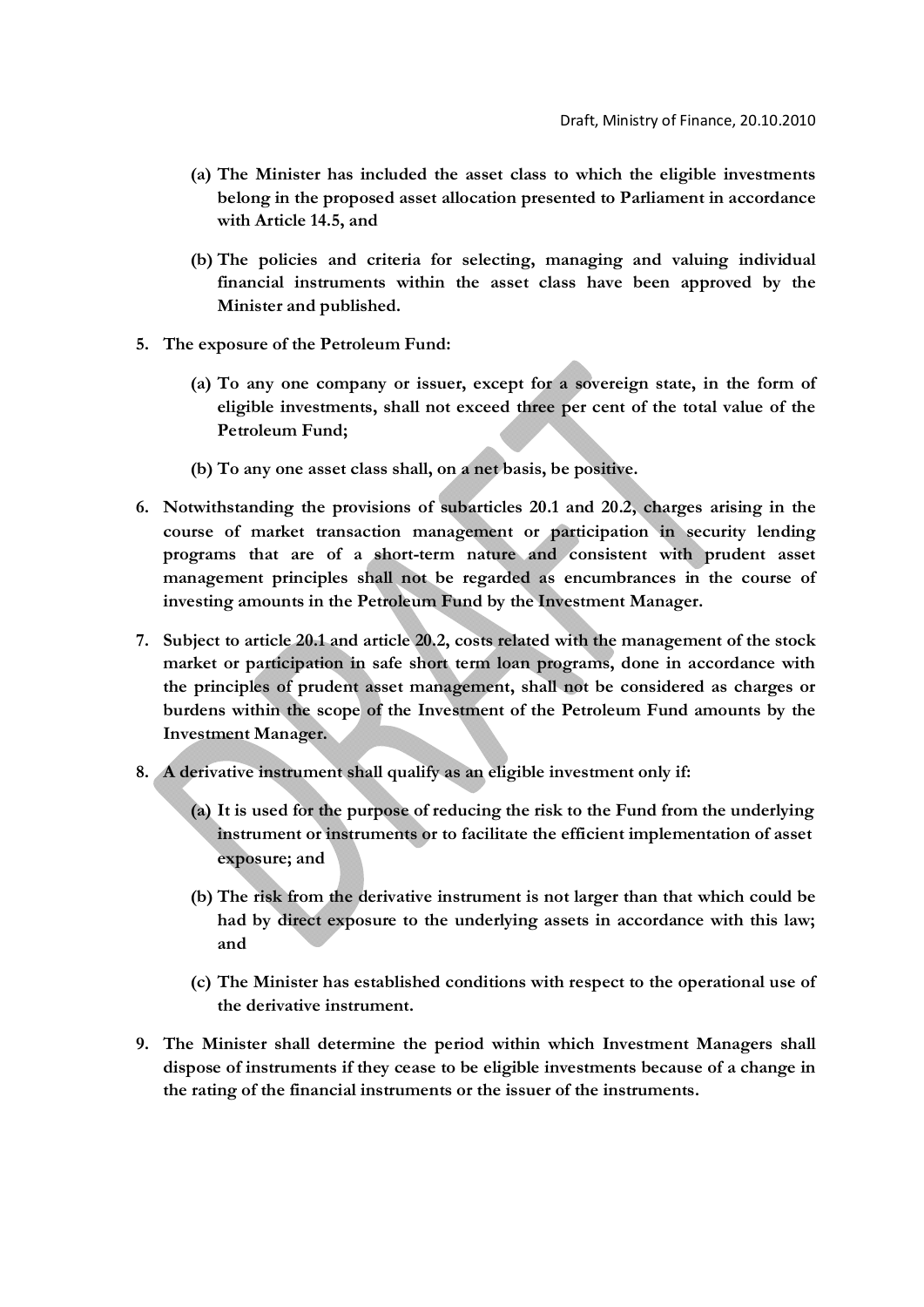#### **Organization of the Investment Advisory Board**

- 1. **There shall be 5 or more members of the Investment Advisory Board to be appointed by the Prime Minister, on the advice of the Minister, at least 3 of who shall possess significant experience in investment management. The Director of Treasury and a representative of the Operational Manager shall be entitled to participate in meetings of the Investment Advisory Board, without the right to vote.**
- 2. **The Operational Manager shall provide the secretariat for the Investment Advisory Board and any support required by the board to carry out its functions.**
- 3. The Minister shall provide, in accordance with Timor-Leste law:
	- (a) A person to sit on the secretariat of the Investment Advisory Board; and
	- (b) Appropriate remuneration for the members of the Investment Advisory Board appointed under paragraph 17.1.
- 4. **The members of the Investment Advisory Board shall on the occasion of their appointment and as appropriate when providing advice to the Minister signify in writing an affirmation that their appointment or advice does not present a conflict with any of their other interests. The Minister may request members of the Board, as necessary, to submit a declaration concerning their assets to avoid any conflict of interest.**

#### **Article 24**

#### **Information contained in the annual report**

- 1. The Annual Report for the Petroleum Fund shall be prepared in a manner that makes it readily adaptable for public information, and shall contain in particular the following information for the Financial Year for which the Report is prepared:
	- (a) Audited financial statements certified by the Independent Auditor, comprising:
		- i. An income and expenditure statement;
		- ii. A balance sheet, including a note listing the qualifying instruments of the Petroleum Fund, valued at market value;
		- iii. Details of all appropriations and transfers from the Petroleum Fund; and
		- iv. Notes to the financial statements, as appropriate;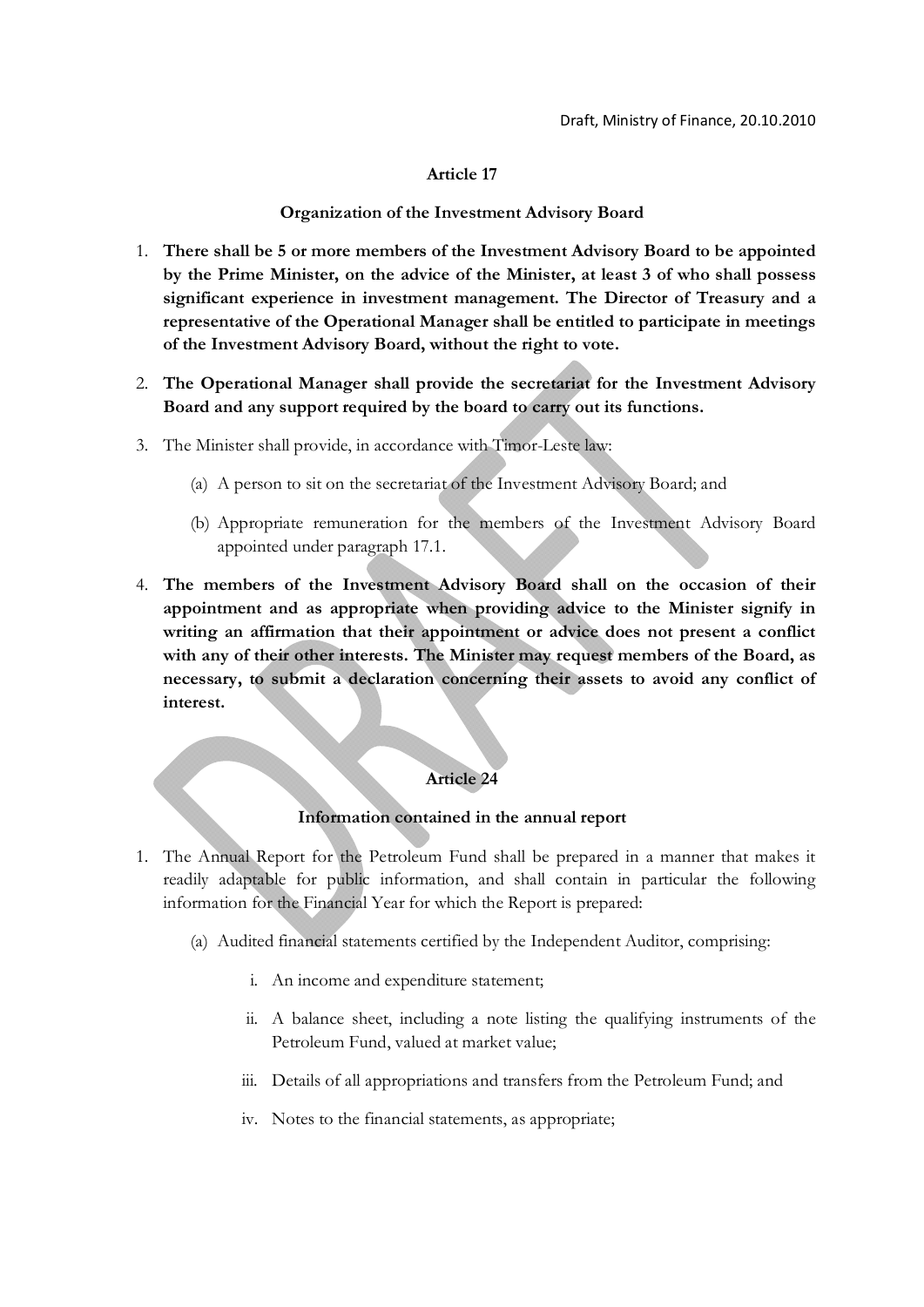(b) A report signed by the Minister describing the activities of the Petroleum Fund in the year, including all advice provided by the Investment Advisory Board, any reports prepared by the Independent Auditor under Article 35 and drawing attention to particular issues or matters that may be of concern or interest to Parliament;

#### (c) **A report on the investment policy under Article 14.6;**

- (d) A statement by the Director of Treasury drawing attention to any accounting issues or practices arising from the Report that may materially affect the interpretation of amounts or activities shown within it;
- (e) The income derived from the investment of Petroleum Fund assets during the Financial Year compared with the income of the previous three Financial Years;
- (f) A comparison of the nominal income on the investment of Petroleum Fund assets with the real return after adjusting for inflation;
- (g) A comparison of the income derived from the investment of Petroleum Fund assets with the benchmark performance indices provided to the Minister pursuant to Article 16.1;
- (h) A comparison of the Estimated Sustainable Income for the Financial year with the sum of transfers from the Petroleum Fund for the year;
- (i) In the event of Government borrowings, the liabilities shall be reflected in the presentation of the Petroleum Fund accounts so as to provide a true demonstration of the expected future development of the Government's net financial assets and rate of savings; and
- (j) A list of persons holding positions relevant for the operation and performance of the Petroleum Fund, including:
	- i. The Minister;
	- ii. The Director of Treasury;
	- iii. The members of the Investment Advisory Board;
	- iv. The external Investment Managers;
	- v. The Head of the **Operational Manager**; and
	- vi. The members of the Petroleum Fund Consultative Council.
- 2. The sources of the information described in Article 24.1, whatever their form, and including all reports and statements, shall be annexed to the Annual Report in unedited form."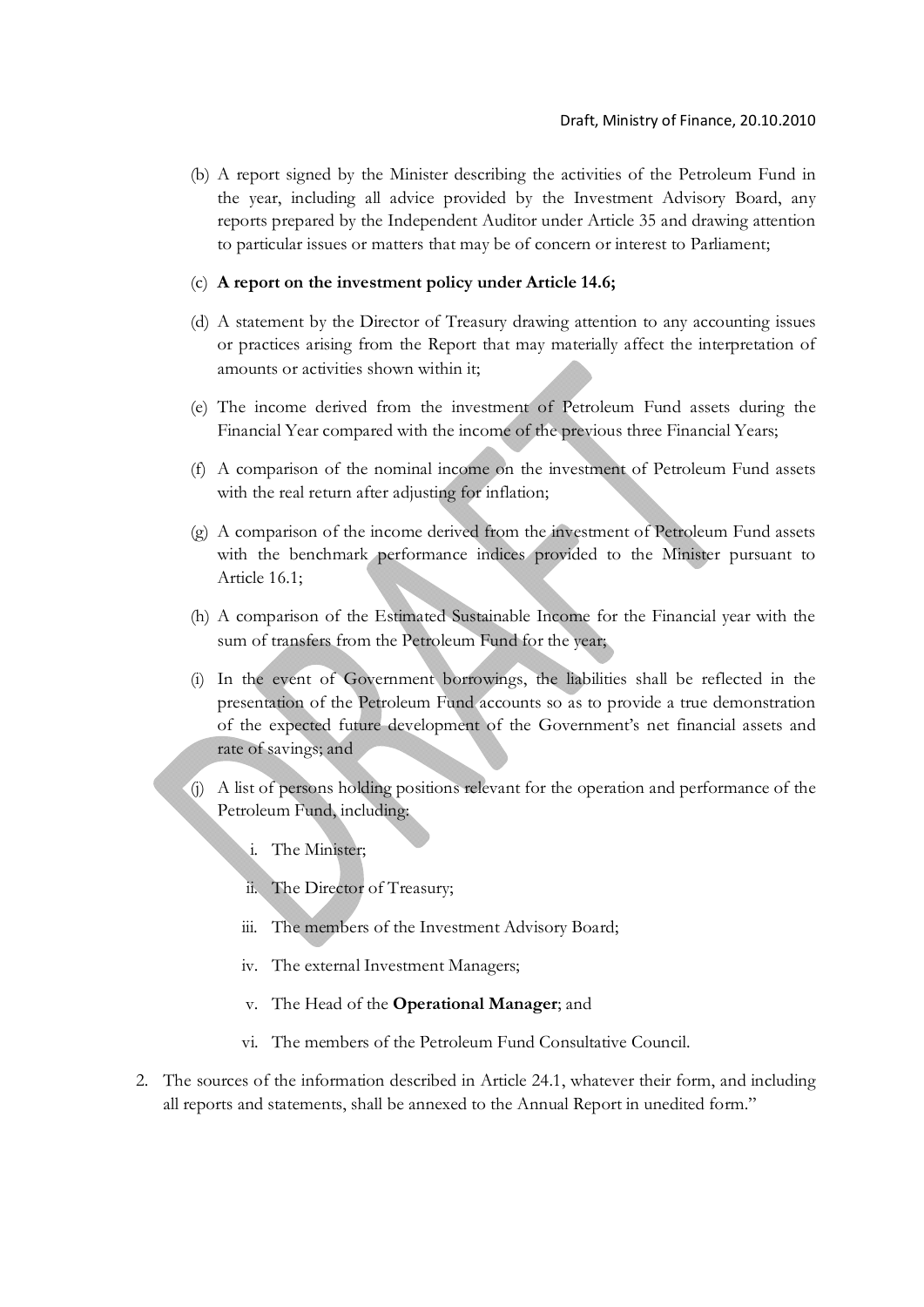#### **Financial year and Operational Manager**

- 1. The designation of financial year is adopted to refer to the budget period, replacing the designation of fiscal year.
- 2. The reference to Central Bank in articles 5, 6, 7, 11, 12, 13, 14, 16, 17, 24, 26, 31 and 32 is replaced with Operational Manager.

## **Article 3**

## **Republication**

Petroleum Fund Law no. 9/2005 of 20 June, altered by the present diploma, is republished as an attachment and is considered to be integrant part of the present act.

## **Article 4**

## **Entry into force**

The present diploma enters into force on the day after its publication.

Approved by the Council of Ministers on ...... ………… 2010.

**The Prime Minister**

**Kay Rala Xanana Gusmão**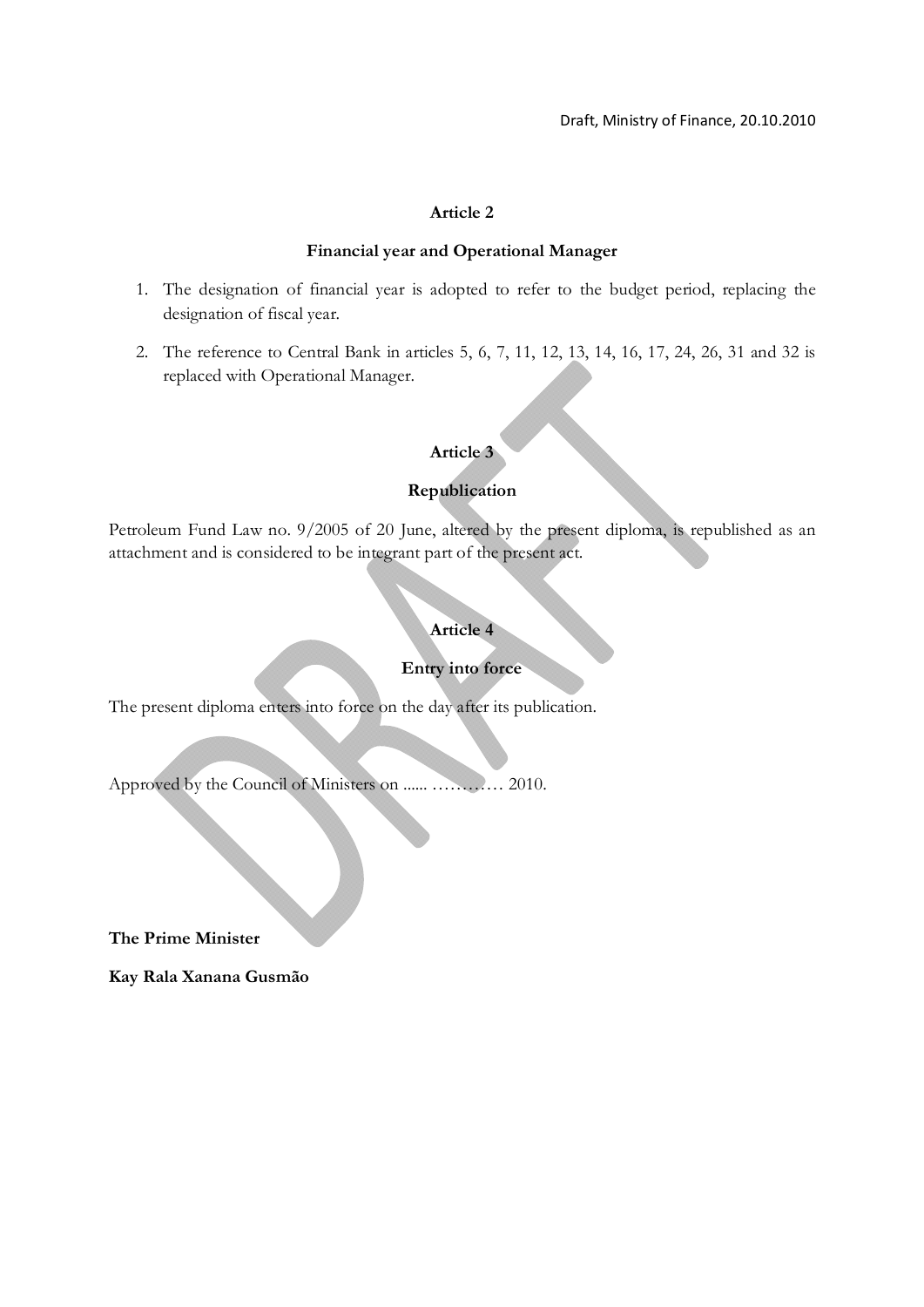### **SCHEDULE I**

#### **CALCULATING ESTIMATED SUSTAINABLE INCOME FOR A FINANCIAL YEAR**

- I. Estimated Sustainable Income for a Financial year is the maximum amount that can be appropriated from the Petroleum Fund in that financial year and leave sufficient resources in the Petroleum Fund for an amount of the equal real value to be appropriated in all later financial years as determined in accordance with the formula in paragraphs II and III below.
- II. Estimated Sustainable Income for a financial year is calculated according to the following formula:
	- $r \times$  petroleum wealth

where:

- **r is the estimated real rate of return on Petroleum Fund investments in the future and, for the purposes of these calculations, shall be 3.0%.**
- III. In this Schedule, "Petroleum wealth" is calculated according to the following formula:

$$
V + present value (R_{\omega}, R_{\nu}, ..., R_{n}) = V + \bigcup_{t=0}^{n} \frac{R_{t}}{(1+i)^{t+0.5}}
$$

Where:

- **V** is the estimated value of the Petroleum Fund at the end of the prior financial year
- **R0 R1, etc.** are the published budget projections for expected annual Petroleum Fund receipts minus investment returns for that financial year (R0) and future Financial years (R1, etc.)
- **i is the long term estimated nominal yield for the current investment portfolio, according to the terms of the mandate.**
- **n** is the number of years until no further Petroleum Fund receipts are projected to be received.

## **Petroleum Wealth is to be calculated from the start of the financial year, assuming that receipts are received in the middle of the year.**

IV. All assumptions upon which the calculations made pursuant to paragraphs II and III above are based shall be clearly identified and explained, and any changes made in these assumptions in subsequent calculations shall be clearly pointed out.